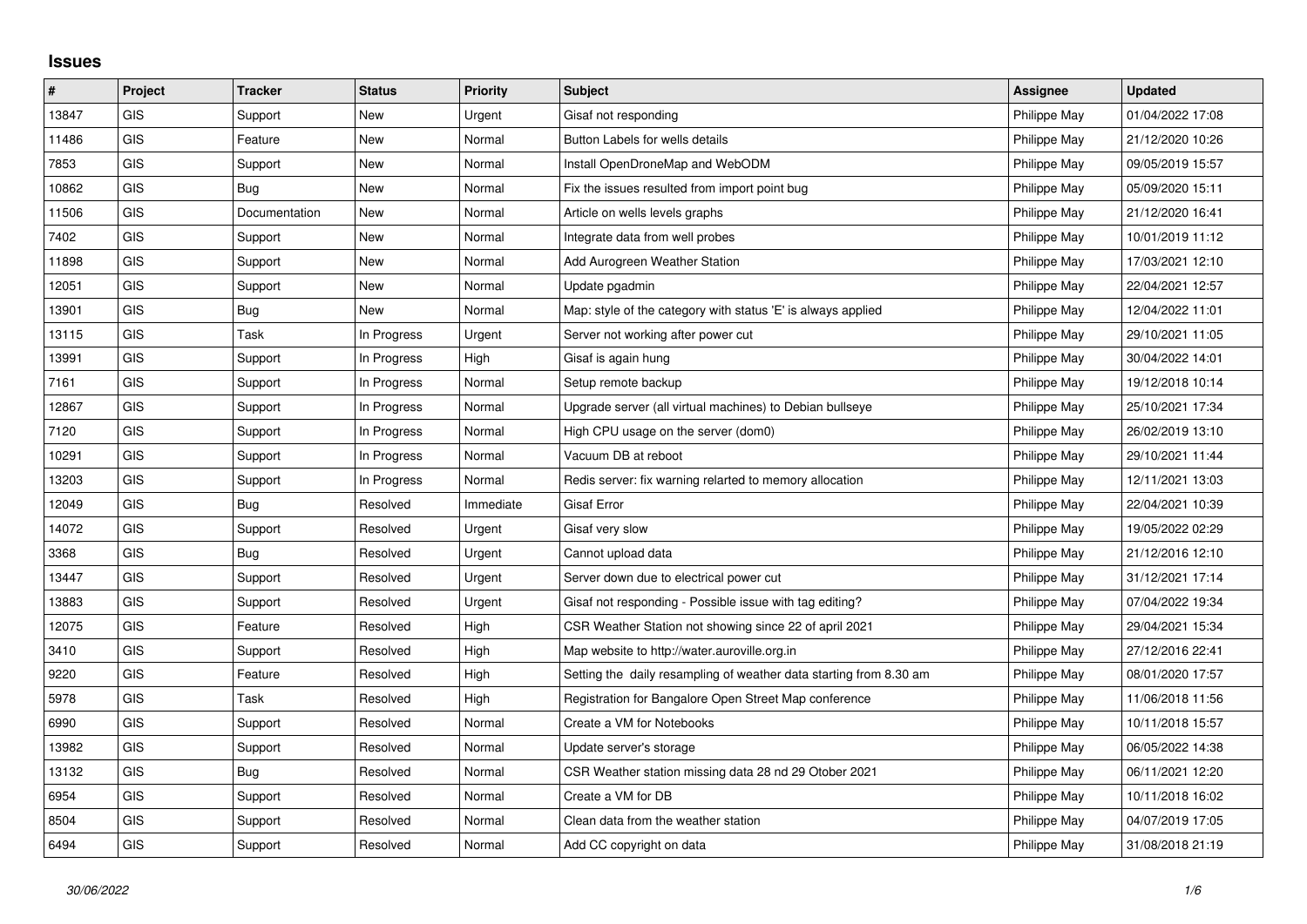| $\sharp$ | Project                             | <b>Tracker</b> | <b>Status</b> | <b>Priority</b> | <b>Subject</b>                                                                   | <b>Assignee</b> | <b>Updated</b>   |
|----------|-------------------------------------|----------------|---------------|-----------------|----------------------------------------------------------------------------------|-----------------|------------------|
| 7156     | <b>GIS</b>                          | Support        | Resolved      | Normal          | Make server boot again                                                           | Philippe May    | 05/02/2019 11:13 |
| 7343     | <b>GIS</b>                          | Support        | Resolved      | Normal          | Add layer for locations                                                          | Philippe May    | 02/02/2019 15:25 |
| 7554     | <b>GIS</b>                          | Bug            | Resolved      | Normal          | Cannot auto import points for project RZ                                         | Philippe May    | 04/02/2019 16:31 |
| 7552     | GIS                                 | Bug            | Resolved      | Normal          | error in auto import of raw points to point shapefiles                           | Philippe May    | 05/02/2019 11:13 |
| 7551     | <b>GIS</b>                          | <b>Bug</b>     | Resolved      | Normal          | error while downloading shapefiles from gisaf                                    | Philippe May    | 06/02/2019 09:10 |
| 8246     | <b>GIS</b>                          | Support        | Resolved      | Normal          | Server down?                                                                     | Philippe May    | 06/05/2019 15:45 |
| 8450     | <b>GIS</b>                          | Support        | Resolved      | Normal          | Unable to Load Jupyter Lab                                                       | Philippe May    | 10/06/2019 15:52 |
| 10323    | GIS                                 | Bug            | Resolved      | Normal          | Survey points from Eric Chacra: misc issues                                      | Philippe May    | 03/08/2020 13:11 |
| 9463     | <b>GIS</b>                          | Support        | Resolved      | Normal          | Setup a weather station in Kalpana                                               | Philippe May    | 02/11/2021 15:08 |
| 9292     | <b>GIS</b>                          | Support        | Resolved      | Normal          | Server upgrade to buster                                                         | Philippe May    | 13/11/2019 12:29 |
| 12895    | <b>GIS</b>                          | Support        | Resolved      | Normal          | Migrate backups to Bung                                                          | Philippe May    | 12/11/2021 00:36 |
| 12701    | GIS                                 | Bug            | Resolved      | Normal          | Weather Station not showing data since 24 July 2021                              | Philippe May    | 12/08/2021 12:21 |
| 10151    | <b>GIS</b>                          | Feature        | Resolved      | Normal          | PG ADMIN installation on server                                                  | Philippe May    | 23/05/2020 12:04 |
| 10153    | GIS                                 | Support        | Resolved      | Normal          | Postgis access for Selvarani in QGis                                             | Philippe May    | 23/05/2020 12:05 |
| 10693    | <b>GIS</b>                          | Support        | Resolved      | Normal          | Wrong geometry type for category R54                                             | Philippe May    | 30/07/2020 12:00 |
| 13235    | GIS                                 | Support        | Resolved      | Normal          | Server hardware failure (sdc hard drive)                                         | Philippe May    | 19/11/2021 17:59 |
| 14090    | <b>GIS</b>                          | Feature        | Resolved      | Normal          | Move to SDDs after failure of one HDD in the RAID array of the domUs             | Philippe May    | 27/05/2022 16:28 |
| 13068    | <b>GIS</b>                          | Support        | Resolved      | Normal          | Migrate gisaf VM to bullseye                                                     | Philippe May    | 25/10/2021 17:28 |
| 13763    | <b>GIS</b>                          | Support        | Resolved      | Normal          | Gisaf not responding                                                             | Philippe May    | 11/03/2022 13:03 |
| 13885    | <b>GIS</b>                          | <b>Bug</b>     | Resolved      | Normal          | Wrong name showing in the list of layers in the map                              | Philippe May    | 23/04/2022 04:04 |
| 7957     | <b>GIS</b>                          | <b>Bug</b>     | Feedback      | High            | Export polygon shapefiles do not show "holes"                                    | Philippe May    | 04/04/2019 16:14 |
| 7763     | <b>GIS</b>                          | Feature        | Feedback      | Normal          | Infrastructure: migrate old-admin to the same server than gisaf                  | Philippe May    | 25/02/2019 11:11 |
| 12646    | Geomatic studio<br>models for Gisaf | Feature        | New           | Normal          | Add and import new data from Johan for OFC                                       | Philippe May    | 01/08/2021 19:46 |
| 11678    | Geomatic studio<br>models for Gisaf | Feature        | New           | Normal          | Add new models for AVES                                                          | Philippe May    | 02/02/2021 12:13 |
| 13968    | Geomatic studio<br>models for Gisaf | Feature        | Resolved      | Normal          | Create layers and all for the LB records                                         | Philippe May    | 28/04/2022 17:18 |
| 7709     | Geomatic studio<br>models for Gisaf | Feature        | Resolved      | Normal          | Waste water treatment plant improvements                                         | Philippe May    | 19/03/2019 23:58 |
| 8096     | Geomatic studio<br>models for Gisaf | Task           | Resolved      | Normal          | Creating a Gkpg/shp for elevation points in Basins with category as an attribute | Philippe May    | 24/05/2019 16:57 |
| 7935     | Geomatic studio<br>models for Gisaf | Task           | Resolved      | Normal          | Template components in order                                                     | Philippe May    | 20/03/2019 15:18 |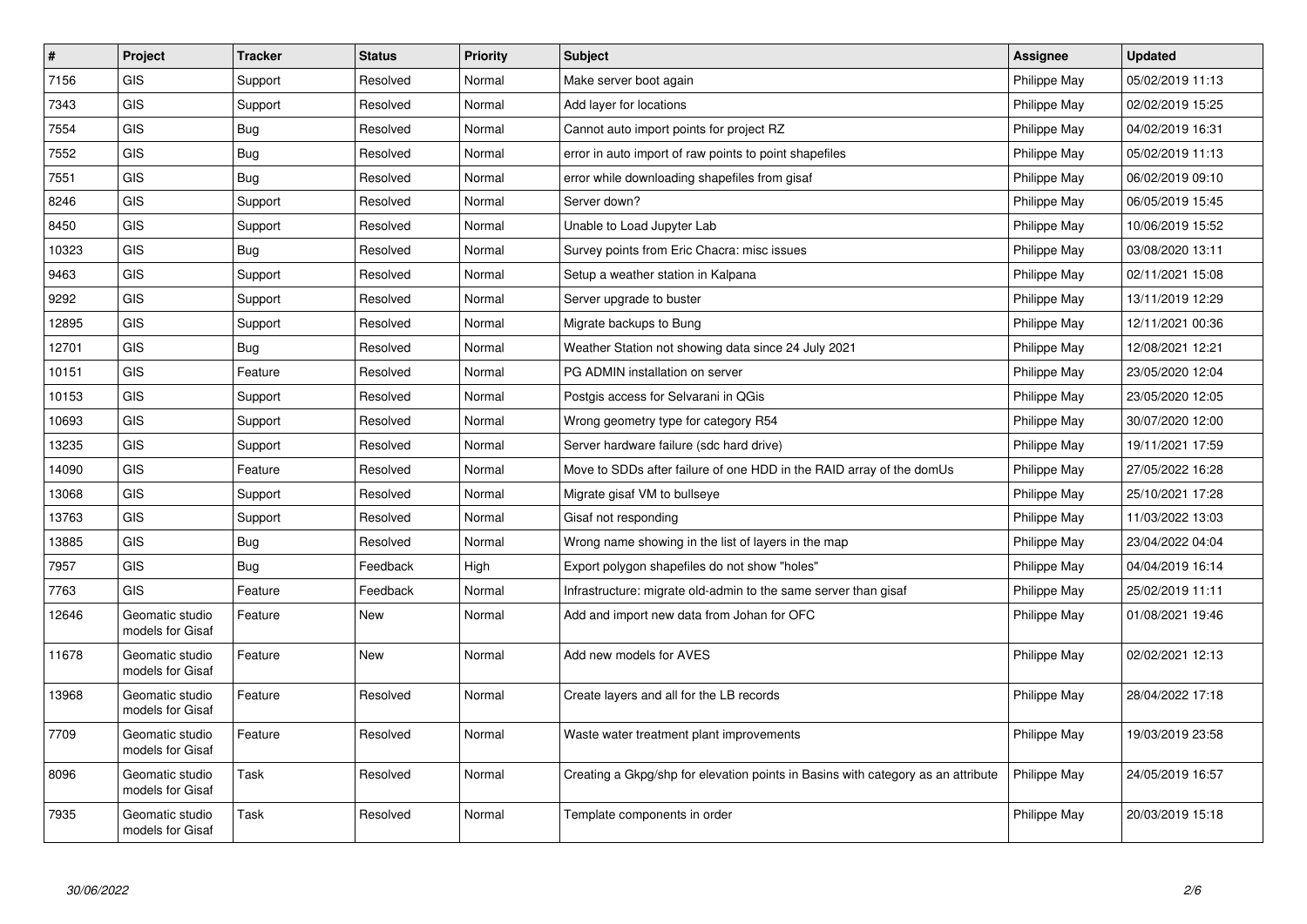| $\sharp$ | Project                             | <b>Tracker</b> | <b>Status</b> | <b>Priority</b> | Subject                                                                                   | <b>Assignee</b> | <b>Updated</b>   |
|----------|-------------------------------------|----------------|---------------|-----------------|-------------------------------------------------------------------------------------------|-----------------|------------------|
| 7936     | Geomatic studio<br>models for Gisaf | Task           | Resolved      | Normal          | Add the wastewater type to the origin                                                     | Philippe May    | 19/03/2019 23:56 |
| 7725     | Geomatic studio<br>models for Gisaf | Feature        | Resolved      | Normal          | Add a button for generating reports                                                       | Philippe May    | 25/02/2019 13:08 |
| 7696     | Geomatic studio<br>models for Gisaf | Feature        | Resolved      | Normal          | HT Cables shapefile from Johan                                                            | Philippe May    | 25/02/2019 18:54 |
| 7710     | Geomatic studio<br>models for Gisaf | Feature        | Resolved      | Normal          | Add fields to the individual components                                                   | Philippe May    | 25/02/2019 13:07 |
| 7711     | Geomatic studio<br>models for Gisaf | Feature        | Resolved      | Normal          | Add fields to component types                                                             | Philippe May    | 25/02/2019 13:06 |
| 13985    | Gisaf                               | Bug            | New           | High            | Gisaf is hanged                                                                           | Philippe May    | 29/04/2022 22:15 |
| 10364    | Gisaf                               | Support        | New           | Normal          | Reconcile the reconciliations                                                             | Philippe May    | 17/06/2020 17:27 |
| 9483     | Gisaf                               | Support        | New           | Normal          | Performance: writing gpkg is slower than shapefiles                                       | Philippe May    | 08/01/2020 11:15 |
| 9789     | Gisaf                               | Feature        | New           | Normal          | Login: put in a dialog                                                                    | Philippe May    | 28/02/2020 04:28 |
| 6538     | Gisaf                               | <b>Bug</b>     | New           | Normal          | Well level: improve the form and input processing (dry checkbox)                          | Philippe May    | 12/03/2019 11:09 |
| 10214    | Gisaf                               | Support        | New           | Normal          | <b>Multiple Reconciliations</b>                                                           | Philippe May    | 27/05/2020 16:12 |
| 10140    | Gisaf                               | <b>Bug</b>     | New           | Normal          | Admin: sort out manager role                                                              | Philippe May    | 19/05/2020 19:22 |
| 10991    | Gisaf                               | <b>Bug</b>     | New           | Normal          | Graph of Average rainfall by month in Dashboard - limited viewing area when<br>zooming in | Philippe May    | 17/09/2020 14:49 |
| 11071    | Gisaf                               | Support        | New           | Normal          | Reconciliation: cannot find some points                                                   | Philippe May    | 01/10/2020 13:03 |
| 9538     | Gisaf                               | Feature        | New           | Normal          | Download shapefile of raw survey points facility - TO BE REMOVED?                         | Philippe May    | 07/01/2020 14:35 |
| 11081    | Gisaf                               | Support        | New           | Normal          | Gisaf doesn't allowed multiple reconciliation                                             | Philippe May    | 01/10/2020 15:00 |
| 13766    | Gisaf                               | <b>Bug</b>     | New           | Normal          | OGCAPI: make async                                                                        | Philippe May    | 11/03/2022 14:39 |
| 8721     | Gisaf                               | Feature        | New           | Normal          | Survey data basket: handle the case when more than one file in the basket per<br>day      | Philippe May    | 14/10/2020 17:01 |
| 9603     | Gisaf                               | <b>Bug</b>     | New           | Normal          | Map: clean memory after removing layer                                                    | Philippe May    | 20/01/2020 13:05 |
| 9749     | Gisaf                               | Feature        | New           | Normal          | Strip extra characters in graphQL queries                                                 | Philippe May    | 07/09/2020 12:48 |
| 6907     | Gisaf                               | Support        | New           | Low             | Study alternative for TileServer                                                          | Philippe May    | 11/01/2020 11:45 |
| 7379     | Gisaf                               | Feature        | New           | Low             | Make Gisaf installable (Progressive Web App)                                              | Philippe May    | 02/02/2019 10:27 |
| 6090     | Gisaf                               | <b>Bug</b>     | New           | Low             | Polygon rendering issue                                                                   | Philippe May    | 07/03/2019 16:24 |
| 6099     | Gisaf                               | Feature        | New           | Low             | Sanic/Gino admin                                                                          | Philippe May    | 07/03/2019 16:24 |
| 7584     | Gisaf                               | Bug            | In Progress   | Normal          | Error with large integers (graphql)                                                       | Philippe May    | 20/09/2019 10:52 |
| 9592     | Gisaf                               | Support        | Resolved      | Urgent          | Follow up migration                                                                       | Philippe May    | 19/01/2020 13:42 |
| 13642    | Gisaf                               | Support        | Resolved      | Urgent          | Electrical problems: Server down                                                          | Philippe May    | 15/02/2022 09:38 |
| 10948    | Gisaf                               | Feature        | Resolved      | Normal          | Add WMS3 server capabilities (with pygeoapi)                                              | Philippe May    | 14/09/2020 16:59 |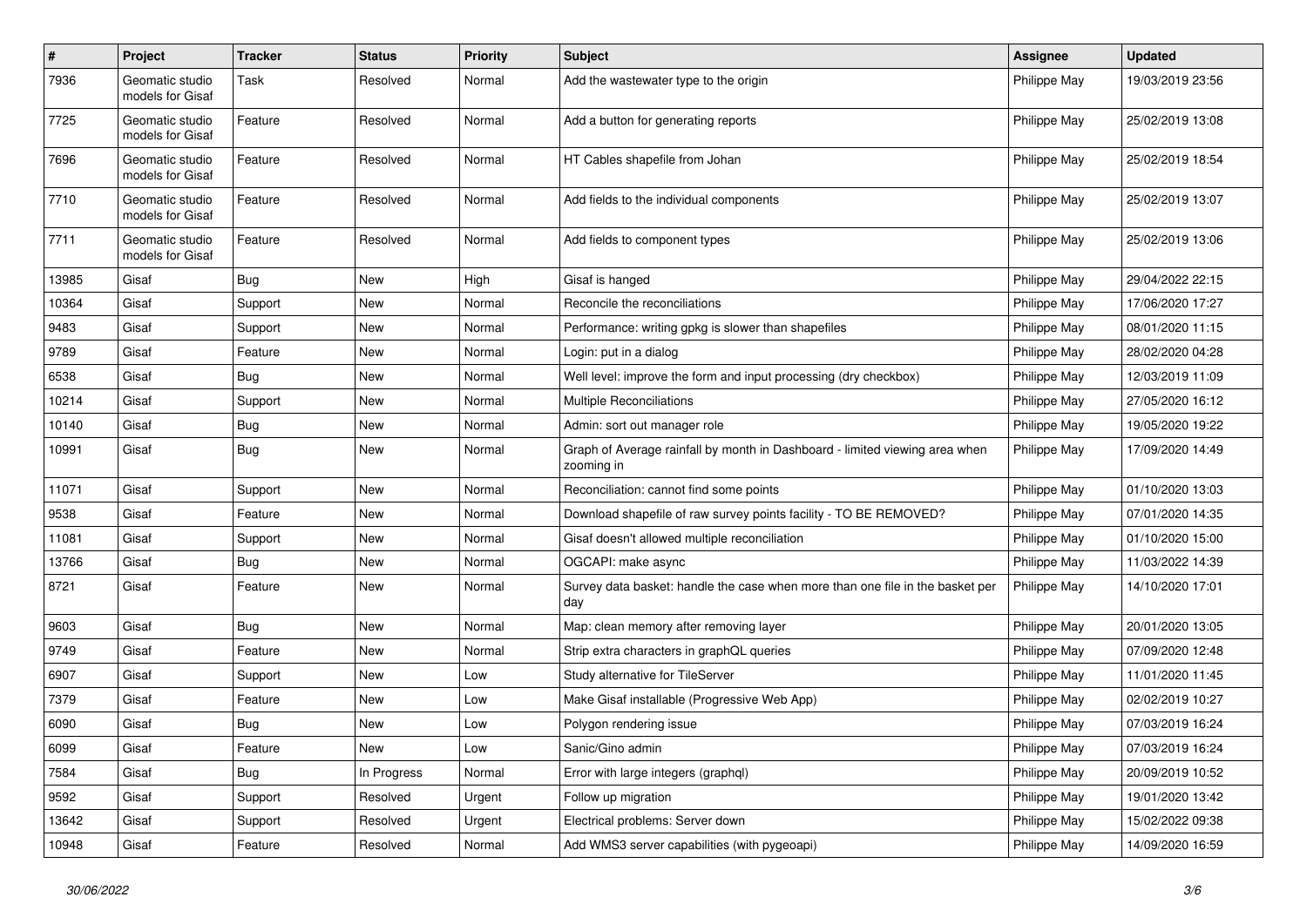| #     | Project | <b>Tracker</b> | <b>Status</b> | <b>Priority</b> | <b>Subject</b>                                                         | <b>Assignee</b> | <b>Updated</b>   |
|-------|---------|----------------|---------------|-----------------|------------------------------------------------------------------------|-----------------|------------------|
| 5033  | Gisaf   | Feature        | Resolved      | Normal          | Add an option to display a base line in the bar charts                 | Philippe May    | 04/01/2018 01:09 |
| 6069  | Gisaf   | Task           | Resolved      | Normal          | wwtp output and flow component - output                                | Philippe May    | 22/06/2018 15:15 |
| 5974  | Gisaf   | <b>Bug</b>     | Resolved      | Normal          | Issues in uploading readings into GISAF using interface                | Philippe May    | 06/02/2019 09:25 |
| 5988  | Gisaf   | <b>Bug</b>     | Resolved      | Normal          | problem with the flow from origin of wastewater to the component       | Philippe May    | 08/06/2018 15:14 |
| 9036  | Gisaf   | <b>Bug</b>     | Resolved      | Normal          | Fix login indicator                                                    | Philippe May    | 03/10/2019 15:15 |
| 8630  | Gisaf   | Feature        | Resolved      | Normal          | Map: add option for filter with status                                 | Philippe May    | 10/07/2019 16:49 |
| 7527  | Gisaf   | Feature        | Resolved      | Normal          | Give an option to resample data for graphs (eg. rain gauge)            | Philippe May    | 07/03/2019 16:24 |
| 7813  | Gisaf   | Documentation  | Resolved      | Normal          | Including credits for ESRI basemap (Sat, Highways, Labels)             | Philippe May    | 05/03/2019 12:39 |
| 8231  | Gisaf   | <b>Bug</b>     | Resolved      | Normal          | Fix status in table definition of new categories                       | Philippe May    | 03/05/2019 17:26 |
| 8669  | Gisaf   | Feature        | Resolved      | Normal          | Groups of map layers                                                   | Philippe May    | 26/07/2019 10:51 |
| 10014 | Gisaf   | Feature        | Resolved      | Normal          | Interity checks                                                        | Philippe May    | 19/05/2020 19:23 |
| 11457 | Gisaf   | Support        | Resolved      | Normal          | Building Shed and Retaining Walls are not showing in a map             | Philippe May    | 14/12/2020 19:52 |
| 10819 | Gisaf   | <b>Bug</b>     | Resolved      | Normal          | Evergreen well: popup showing "null" instead of location, status, type | Philippe May    | 23/08/2020 23:44 |
| 9493  | Gisaf   | <b>Bug</b>     | Resolved      | Normal          | Plotly png download resize frame                                       | Philippe May    | 26/12/2019 16:37 |
| 10360 | Gisaf   | <b>Bug</b>     | Resolved      | Normal          | Cannot import survey: accuracy issue                                   | Philippe May    | 17/06/2020 01:29 |
| 10306 | Gisaf   | <b>Bug</b>     | Resolved      | Normal          | Logout not working                                                     | Philippe May    | 11/06/2020 12:13 |
| 8756  | Gisaf   | <b>Bug</b>     | Resolved      | Normal          | Map: handle errors when layers (eg, in base maps) don't actually exist | Philippe May    | 02/08/2019 16:40 |
| 10337 | Gisaf   | <b>Bug</b>     | Resolved      | Normal          | Custom layers with a "status" column not displayed on the map          | Philippe May    | 13/06/2020 17:36 |
| 9944  | Gisaf   | Feature        | Resolved      | Normal          | Admin: manage categories                                               | Philippe May    | 10/04/2020 12:06 |
| 10829 | Gisaf   | <b>Bug</b>     | Resolved      | Normal          | Missing symbols                                                        | Philippe May    | 24/08/2020 12:34 |
| 10830 | Gisaf   | <b>Bug</b>     | Resolved      | Normal          | Import issue with raw survey points                                    | Philippe May    | 30/08/2020 14:45 |
| 10182 | Gisaf   | Feature        | Resolved      | Normal          | Function to change status of surveyed features                         | Philippe May    | 15/07/2020 15:10 |
| 10180 | Gisaf   | <b>Bug</b>     | Resolved      | Normal          | Error importing Johan's shapefile                                      | Philippe May    | 27/05/2020 15:34 |
| 9509  | Gisaf   | Feature        | Resolved      | Normal          | Update angular-plotly to 1.5.0                                         | Philippe May    | 04/01/2020 12:05 |
| 9510  | Gisaf   | Feature        | Resolved      | Normal          | Automatically resample to daily when there's too much data             | Philippe May    | 01/01/2020 14:12 |
| 9563  | Gisaf   | Feature        | Resolved      | Normal          | Live layers: add option to link to a map feature                       | Philippe May    | 12/01/2020 22:22 |
| 9516  | Gisaf   | Feature        | Resolved      | Normal          | Map: add option to grab link to the selected feature                   | Philippe May    | 02/01/2020 15:42 |
| 9517  | Gisaf   | Feature        | Resolved      | Normal          | Tags: add location                                                     | Philippe May    | 03/01/2020 11:54 |
| 9519  | Gisaf   | Bug            | Resolved      | Normal          | Map info: fix icons                                                    | Philippe May    | 02/01/2020 13:11 |
| 9552  | Gisaf   | Documentation  | Resolved      | Normal          | Weekly resampling - Starts on mondays                                  | Philippe May    | 25/07/2020 17:12 |
| 9466  | Gisaf   | Support        | Resolved      | Normal          | Rename "altitude" to "elevation"                                       | Philippe May    | 08/01/2020 11:27 |
| 9465  | Gisaf   | <b>Bug</b>     | Resolved      | Normal          | Export plots to PNG missing axis labels                                | Philippe May    | 08/01/2020 11:35 |
| 9534  | Gisaf   | Feature        | Resolved      | Normal          | GeoJson store: systematically use geodataframes                        | Philippe May    | 07/01/2020 16:51 |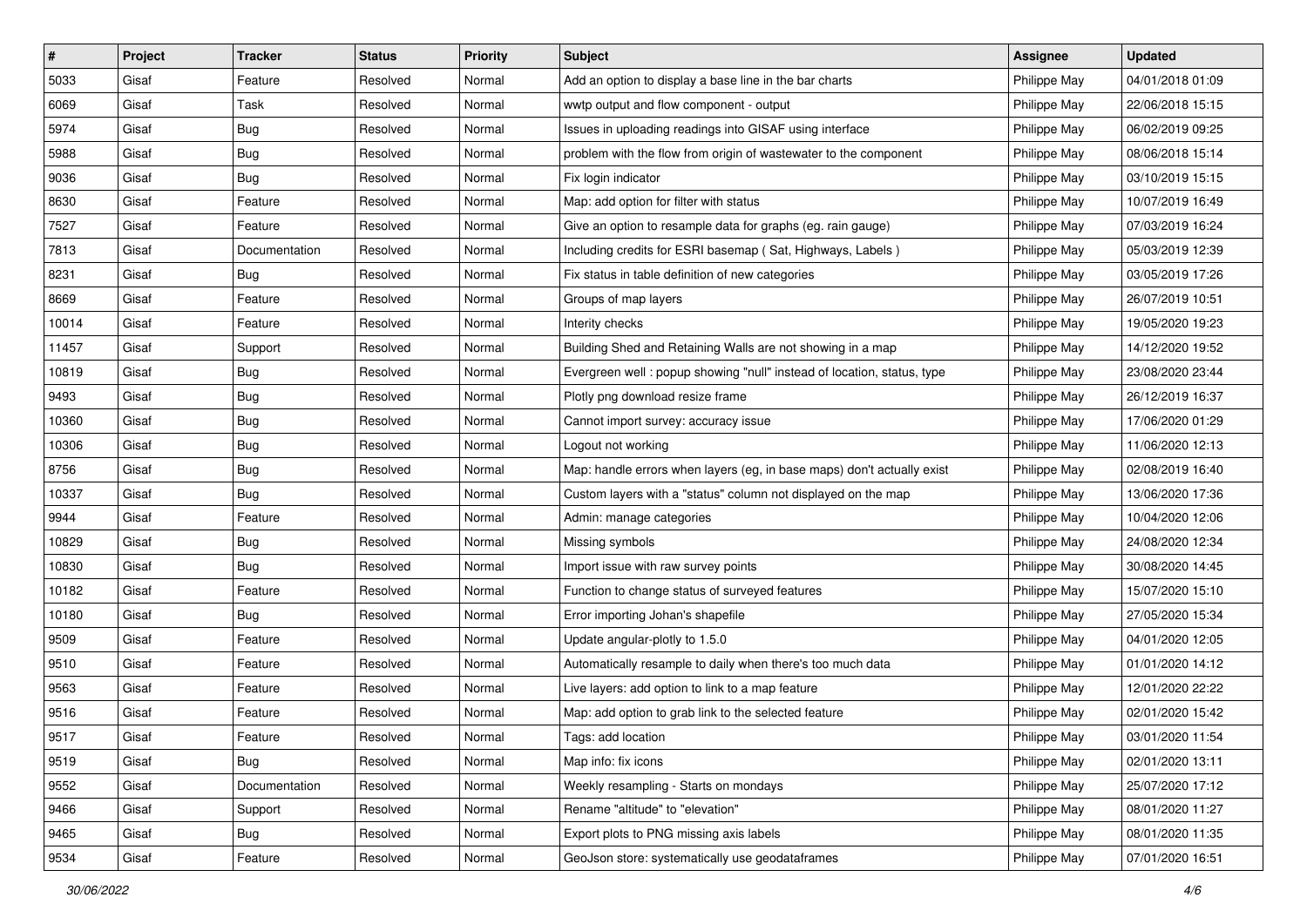| $\pmb{\#}$ | Project | <b>Tracker</b> | <b>Status</b> | <b>Priority</b> | Subject                                                                                                              | <b>Assignee</b> | <b>Updated</b>   |
|------------|---------|----------------|---------------|-----------------|----------------------------------------------------------------------------------------------------------------------|-----------------|------------------|
| 9602       | Gisaf   | <b>Bug</b>     | Resolved      | Normal          | Map: ability to cancel download                                                                                      | Philippe May    | 20/01/2020 18:32 |
| 12688      | Gisaf   | Support        | Resolved      | Normal          | Layers are not visible                                                                                               | Philippe May    | 10/08/2021 10:03 |
| 12491      | Gisaf   | Feature        | Resolved      | Normal          | Measure distances on the map                                                                                         | Philippe May    | 11/07/2021 11:51 |
| 10400      | Gisaf   | <b>Bug</b>     | Resolved      | Normal          | Map search: works only once                                                                                          | Philippe May    | 24/06/2020 12:05 |
| 10407      | Gisaf   | Bug            | Resolved      | Normal          | Live layer DXF export: missing reprojection                                                                          | Philippe May    | 23/06/2020 04:24 |
| 10675      | Gisaf   | Feature        | Resolved      | Normal          | Add attribution on map                                                                                               | Philippe May    | 04/07/2021 13:58 |
| 10213      | Gisaf   | <b>Bug</b>     | Resolved      | Normal          | Point showing in the reconciliation pop-up but error while reconciling                                               | Philippe May    | 26/06/2020 14:37 |
| 10123      | Gisaf   | <b>Bug</b>     | Resolved      | Normal          | Basket Upload: store not saved                                                                                       | Philippe May    | 19/05/2020 17:36 |
| 10122      | Gisaf   | <b>Bug</b>     | Resolved      | Normal          | Reconciliation: missing categories                                                                                   | Philippe May    | 19/05/2020 02:53 |
| 10125      | Gisaf   | Bug            | Resolved      | Normal          | Feature with Status other than existing, not showing in the map (example: future   Philippe May<br>building outline) |                 | 20/05/2020 04:05 |
| 10149      | Gisaf   | <b>Bug</b>     | Resolved      | Normal          | Import basket: fix authorization auto import                                                                         | Philippe May    | 09/06/2020 23:09 |
| 10152      | Gisaf   | Feature        | Resolved      | Normal          | wells list in Measures Tab with only wells having measures                                                           | Philippe May    | 10/06/2020 15:05 |
| 10289      | Gisaf   | <b>Bug</b>     | Resolved      | Normal          | New basket: cannot import raingauge Excel sheet                                                                      | Philippe May    | 11/06/2020 12:17 |
| 10439      | Gisaf   | <b>Bug</b>     | Resolved      | Normal          | Reconciliation: use categories instead of layers                                                                     | Philippe May    | 27/06/2020 05:21 |
| 10331      | Gisaf   | Feature        | Resolved      | Normal          | Reconciliation: sort layer by alphabetical order                                                                     | Philippe May    | 12/06/2020 17:45 |
| 10536      | Gisaf   | Feature        | Resolved      | Normal          | Migrate PlottableModel.Actions.download csv value to plugins                                                         | Philippe May    | 15/07/2020 15:07 |
| 10539      | Gisaf   | Bug            | Resolved      | Normal          | New basket admin: the metadata (surveyor, etc) aren't populated from raw<br>points when importing shapefiles         | Philippe May    | 15/07/2020 15:02 |
| 10728      | Gisaf   | <b>Bug</b>     | Resolved      | Normal          | Cannot download CSV for values                                                                                       | Philippe May    | 03/08/2020 15:49 |
| 10920      | Gisaf   | Feature        | Resolved      | Normal          | Add option to display labels on the map                                                                              | Philippe May    | 07/09/2020 11:54 |
| 10732      | Gisaf   | <b>Bug</b>     | Resolved      | Normal          | Wind Speed unit                                                                                                      | Philippe May    | 04/08/2020 16:52 |
| 10741      | Gisaf   | Feature        | Resolved      | Normal          | Add a way for changing status of a feature, given its original id                                                    | Philippe May    | 16/09/2020 17:35 |
| 10740      | Gisaf   | <b>Bug</b>     | Resolved      | Normal          | Change status: issue with projection system                                                                          | Philippe May    | 17/09/2020 14:34 |
| 10569      | Gisaf   | Feature        | Resolved      | Normal          | Well Masterfile/Repository                                                                                           | Philippe May    | 19/12/2020 17:10 |
| 3472       | Gisaf   | Feature        | Resolved      | Normal          | Weather station graphs: choice of parameters                                                                         | Philippe May    | 10/03/2019 14:52 |
| 13202      | Gisaf   | Support        | Resolved      | Normal          | Gisaf is showing error                                                                                               | Philippe May    | 12/11/2021 12:59 |
| 11649      | Gisaf   | Feature        | Resolved      | Normal          | Wells timeline dashboard misc. improvements                                                                          | Philippe May    | 27/01/2021 15:47 |
| 11577      | Gisaf   | Feature        | Resolved      | Normal          | Dashboard: multiple sections per page                                                                                | Philippe May    | 27/01/2021 12:37 |
| 11449      | Gisaf   | Feature        | Resolved      | Normal          | Strip extra characters when importing survey CSV files                                                               | Philippe May    | 10/12/2020 01:06 |
| 10224      | Gisaf   | Support        | Resolved      | Normal          | Update gs.basemaps in Jupyter notebooks                                                                              | Philippe May    | 14/06/2021 16:15 |
| 11886      | Gisaf   | Support        | Resolved      | Normal          | Pandas resample deprecation warning                                                                                  | Philippe May    | 16/03/2021 12:49 |
| 13952      | Gisaf   | Support        | Resolved      | Normal          | Gisaf isn't Connecting                                                                                               | Philippe May    | 25/04/2022 11:27 |
| 11907      | Gisaf   | Feature        | Resolved      | Normal          | Allow specific project list for custom models                                                                        | Philippe May    | 19/03/2021 16:13 |